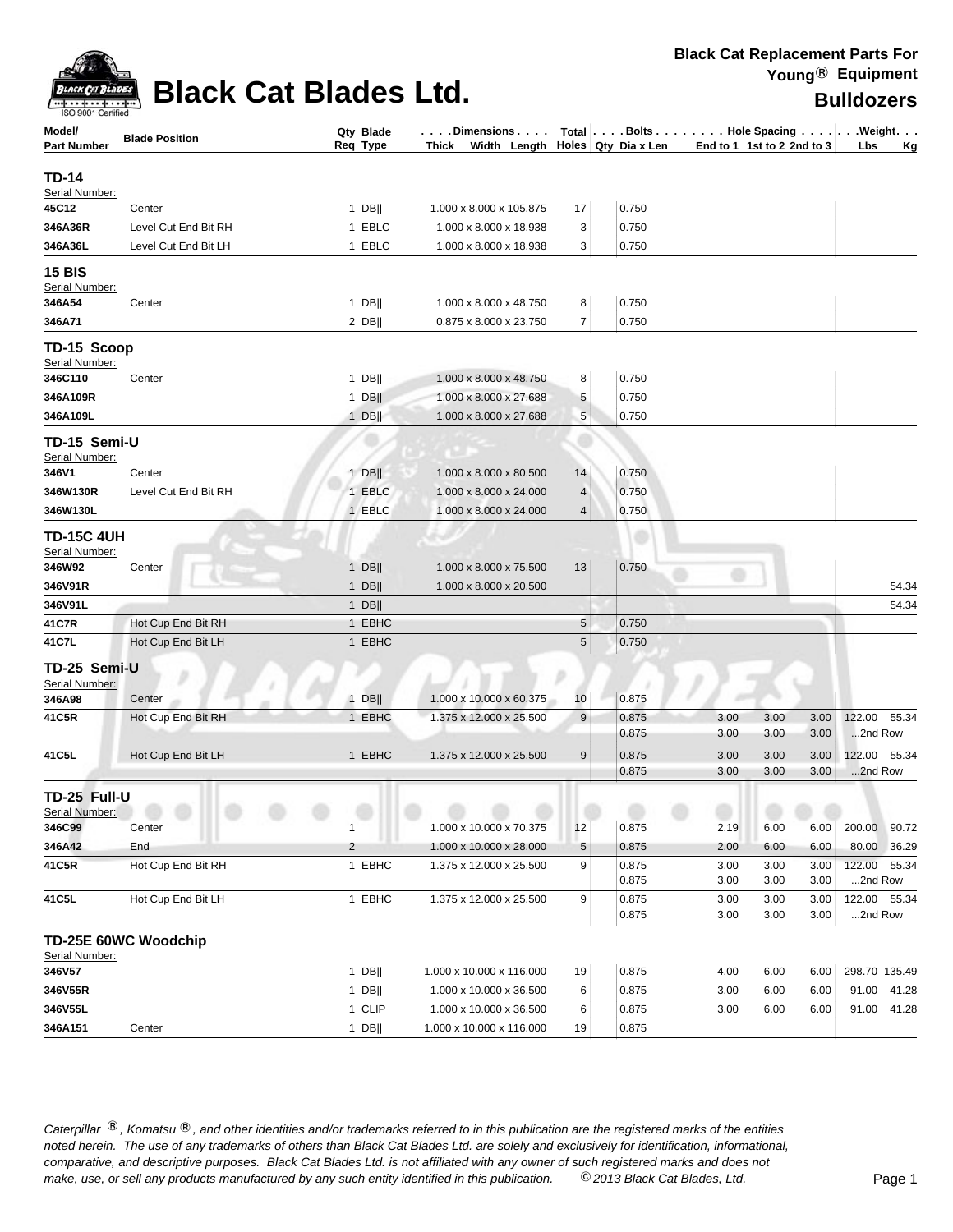### **Black Cat Replacement Parts For Young**® **Equipment**



# **Black Cat Blades Ltd. Black Cat Blades Ltd. Black Cat Blades Ltd. Bulldozers**

| Model/                   | <b>Blade Position</b>         | Qty Blade<br>Req Type | . Dimensions<br>Thick    |                          | Total Bolts Hole Spacing Weight.<br>Holes Qty Dia x Len |      |                            |      |               |             |
|--------------------------|-------------------------------|-----------------------|--------------------------|--------------------------|---------------------------------------------------------|------|----------------------------|------|---------------|-------------|
| Part Number              |                               |                       | Width Length             |                          |                                                         |      | End to 1 1st to 2 2nd to 3 |      | Lbs           | Kg          |
| 346A137R                 |                               | 1 DB                  | 1.000 x 10.000 x 37.750  | 6                        | 0.875                                                   |      |                            |      |               |             |
| 346A137L                 |                               | $1$ DB                | 1.000 x 10.000 x 37.750  | 6                        | 0.875                                                   |      |                            |      |               |             |
| 346V54R                  | Level Cut End Bit RH          | 1 EBLC                | 1.250 x 10.000 x 24.500  | 4                        | 0.875                                                   | 6.13 | 4.00                       | 4.00 | 50.00         | 22.68       |
| 346V54L                  |                               | 1 EBLC                | 1.250 x 10.000 x 24.500  | 4                        | 0.875                                                   | 6.13 | 4.00                       | 4.00 | 50.00         | 22.68       |
| 346A136R                 | Level Cut End Bit RH          | 1 EBLC                | 1.000 x 10.000 x 25.000  | 4                        | 0.875                                                   |      |                            |      |               |             |
| 346A136L                 |                               | 1 EBLC                | 1.000 x 10.000 x 25.000  | 4                        | 0.875                                                   |      |                            |      |               |             |
| D-155 Full-U             |                               |                       |                          |                          |                                                         |      |                            |      |               |             |
| Serial Number:<br>346V8  | Center                        | 1                     | 1.000 x 10.000 x 126.875 | 21                       | 0.875                                                   |      |                            |      |               |             |
| 346V9R                   |                               | $\mathbf{1}$          | 1.000 x 10.000 x 48.875  | $\overline{7}$           | 0.875                                                   | 6.44 | 6.00                       | 6.00 | 119.80        | 54.34       |
| 346V9L                   |                               | $\mathbf{1}$          | 1.000 x 10.000 x 48.875  | $\overline{7}$           | 0.875                                                   | 6.44 | 6.00                       | 6.00 | 119.80        | 54.34       |
| 346V54R                  | Level Cut End Bit RH          | 1 EBLC                | 1.250 x 10.000 x 24.500  | 4                        | 0.875                                                   | 6.13 | 4.00                       | 4.00 | 50.00         | 22.68       |
| 346V54L                  |                               | 1 EBLC                | 1.250 x 10.000 x 24.500  | 4                        | 0.875                                                   | 6.13 | 4.00                       | 4.00 | 50.00         | 22.68       |
| 346A136R                 | Level Cut End Bit RH          | 1 EBLC                | 1.000 x 10.000 x 25.000  | $\overline{4}$           | 0.875                                                   |      |                            |      |               |             |
| 346A136L                 |                               | 1 EBLC                | 1.000 x 10.000 x 25.000  | $\overline{4}$           | 0.875                                                   |      |                            |      |               |             |
|                          |                               |                       |                          |                          |                                                         |      |                            |      |               |             |
| TD-25C Full-U            |                               |                       |                          |                          |                                                         |      |                            |      |               |             |
| Serial Number:<br>346V20 | Center                        | $1$ DB                | 1.000 x 13.000 x 85.000  | 14                       | 0.875                                                   | 3.50 | 6.00                       |      | 304.00 137.89 |             |
| 346V21                   | End                           | 2 <sup>1</sup>        | 1.000 x 13.000 x 25.500  | $\overline{4}$           | 0.875                                                   | 3.00 | 6.00                       | 6.00 |               | 86.00 39.01 |
| 41C11R                   | Hot Cup End Bit RH            | 1 EBHC                | 1.375 x 12.969 x 22.000  | 9                        | 0.875                                                   | 1.50 | 3.00                       | 3.00 |               | 89.00 40.37 |
|                          |                               |                       |                          |                          | 0.875                                                   | 1.50 | 3.00                       | 3.00 | 2nd Row       |             |
| 41C11L                   | Hot Cup End Bit LH            | 1 EBHC                | 1.375 x 12.969 x 22.000  | 9                        | 0.875                                                   | 1.50 | 3.00                       | 3.00 |               | 89.00 40.37 |
|                          |                               |                       |                          |                          | 0.875                                                   | 1.50 | 3.00                       | 3.00 | 2nd Row       |             |
|                          | TD-25 HD21 D8 83-30 82-40 6UH |                       |                          |                          |                                                         |      |                            |      |               |             |
| Serial Number:           |                               |                       |                          |                          |                                                         |      |                            |      |               |             |
| 346V51                   | Center                        | $1$ DB                | 1.000 x 13.000 x 84.875  | 14                       | 1.000                                                   | 3.44 | 6.00                       | 6.00 | 313.00 141.97 |             |
| 346V52                   |                               | $2$ DB                | 1.000 x 13.000 x 25.500  | $\overline{\mathcal{A}}$ | 1.000                                                   | 4.50 | 6.00                       | 6.00 |               | 86.00 39.01 |
| 346W121R                 | Hot Cup End Bit RH            | 1 EBHC                | 1.375 x 12.938 x 22.438  | 8                        | 1.000                                                   | 1.50 | 3.00                       | 3.00 |               | 88.40 40.10 |
|                          |                               |                       |                          |                          | 1.000                                                   | 1.50 | 3.00                       | 3.00 | 2nd Row       |             |
| 346W121L                 | Hot Cup End Bit LH            | 1 EBHC                | 1.375 x 12.938 x 22.438  | 8                        | 1.000                                                   | 1.50 | 3.00                       | 3.00 |               | 88.40 40.10 |
|                          |                               |                       |                          |                          | 1.000                                                   | 1.50 | 3.00                       | 3.00 | 2nd Row       |             |
| 346W50R                  | Hot Cup End Bit RH            | 1 EBHC                | 1.375 x x                | 8                        | 1.000                                                   |      |                            |      |               |             |
| 346W50L                  | Hot Cup End Bit LH            | 1 EBHC                | 1.375 x x                | 8                        | 1.000                                                   |      |                            |      |               |             |
| TD-25C D155A Full-U      |                               |                       |                          |                          |                                                         |      |                            |      |               |             |
| Serial Number:           |                               |                       |                          |                          |                                                         |      |                            |      |               |             |
| 346V53                   | Center                        | 1                     | 1.000 x 13.000 x 91.000  | <b>CONTRACTOR</b><br>15  | 1.000                                                   | 3.50 | 6.00                       | 6.00 | 314.00 142.43 |             |
| 346V52                   | End                           | $2$ DB                | 1.000 x 13.000 x 25.500  | $\overline{4}$           | 1.000                                                   | 4.50 | 6.00                       | 6.00 |               | 86.00 39.01 |
| 346W121R                 | Hot Cup End Bit RH            | 1 EBHC                | 1.375 x 12.938 x 22.438  | 8                        | 1.000                                                   | 1.50 | 3.00                       | 3.00 |               | 88.40 40.10 |
|                          |                               |                       |                          |                          | 1.000                                                   | 1.50 | 3.00                       | 3.00 | 2nd Row       |             |
| 346W121L                 | Hot Cup End Bit LH            | 1 EBHC                | 1.375 x 12.938 x 22.438  | 8                        | 1.000                                                   | 1.50 | 3.00                       | 3.00 |               | 88.40 40.10 |
|                          |                               |                       |                          |                          | 1.000                                                   | 1.50 | 3.00                       | 3.00 | 2nd Row       |             |
| 346W50R                  | Hot Cup End Bit RH            | 1 EBHC                | 1.375 x x                | 8                        | 1.000                                                   |      |                            |      |               |             |
| 346W50L                  | Hot Cup End Bit LH            | 1 EBHC                | 1.375 x x                | 8                        | 1.000                                                   |      |                            |      |               |             |
| TD-25 Scoop              |                               |                       |                          |                          |                                                         |      |                            |      |               |             |
| Serial Number:           |                               |                       |                          |                          |                                                         |      |                            |      |               |             |
| 346C145                  | Center                        | $1$ DB                | 1.000 x 13.000 x 47.750  | 8                        | 0.875                                                   |      |                            |      |               |             |
| 346A147                  |                               | $2$ DB                | 1.000 x 13.000 x 32.500  | 5                        | 0.875                                                   |      |                            |      |               |             |

### **TD-30 Scoop**

Serial Number: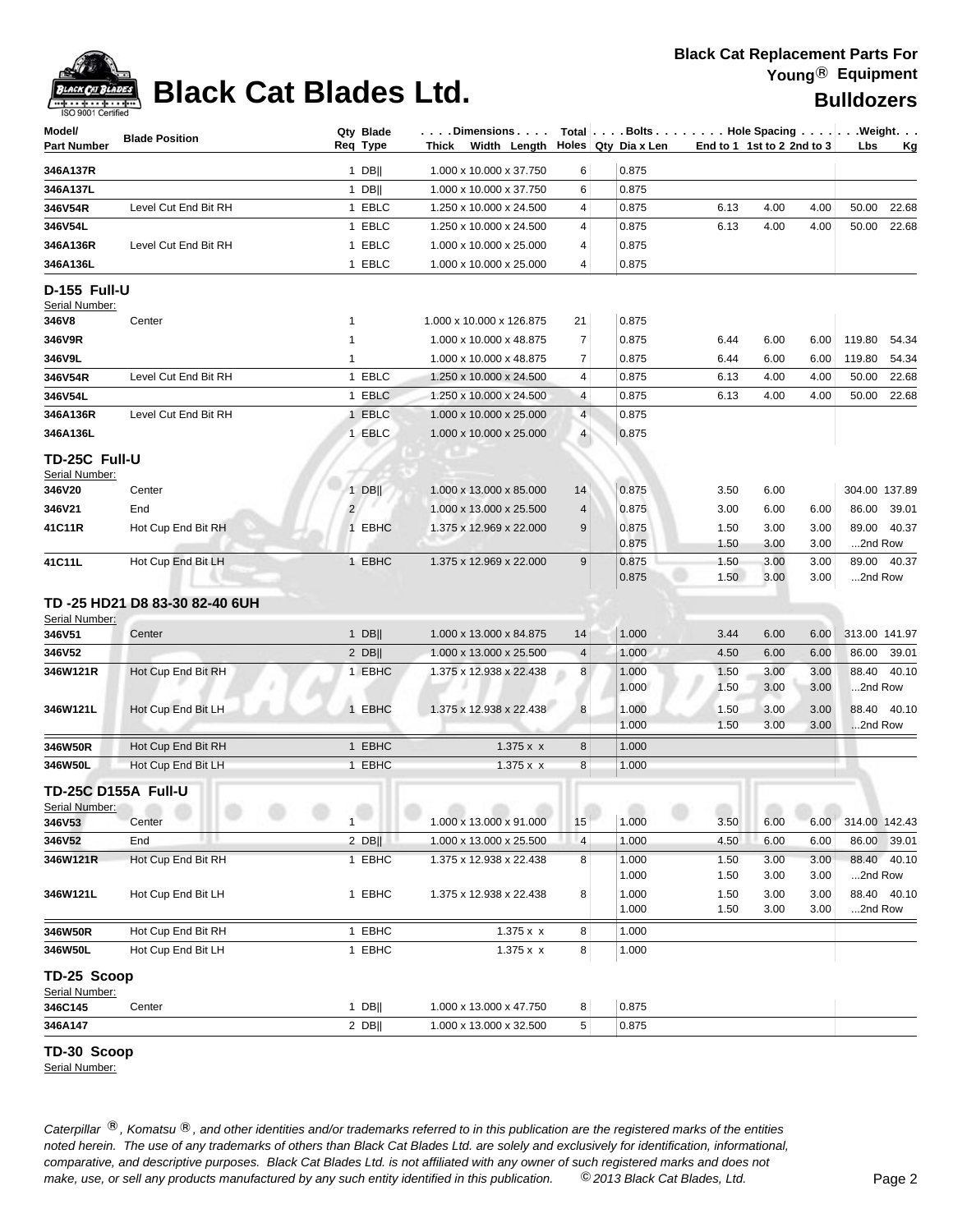

# **Black Cat Blades Ltd. Black Cat Blades Ltd. Black Cat Blades Ltd.**

| Model/<br><b>Part Number</b>        | <b>Blade Position</b>         | Qty Blade<br>Req Type |        | .Dimensions<br>Thick Width Length | Total   Bolts   Hole Spacing   Weight.<br>Holes Qty Dia x Len |  |                | End to 1 1st to 2 2nd to 3 |              | Lbs<br>Kg    |                           |
|-------------------------------------|-------------------------------|-----------------------|--------|-----------------------------------|---------------------------------------------------------------|--|----------------|----------------------------|--------------|--------------|---------------------------|
| 346C141                             | Center                        |                       | $1$ DB | 1.000 x 13.000 x 58.000           | 10                                                            |  | 0.875          |                            |              |              |                           |
| 346A127                             |                               |                       | $2$ DB | 1.000 x 13.000 x 39.000           | 6                                                             |  | 0.875          |                            |              |              |                           |
| 41C11R                              | Hot Cup End Bit RH            |                       | 1 EBHC | 1.375 x 12.969 x 22.000           | 9                                                             |  | 0.875          | 1.50                       | 3.00         | 3.00         | 89.00<br>40.37            |
|                                     |                               |                       |        |                                   |                                                               |  | 0.875          | 1.50                       | 3.00         | 3.00         | 2nd Row                   |
| 41C11L                              | Hot Cup End Bit LH            |                       | 1 EBHC | 1.375 x 12.969 x 22.000           | 9                                                             |  | 0.875          | 1.50                       | 3.00         | 3.00         | 89.00 40.37               |
|                                     |                               |                       |        |                                   |                                                               |  | 0.875          | 1.50                       | 3.00         | 3.00         | 2nd Row                   |
| D355A Full-U<br>Serial Number:      |                               |                       |        |                                   |                                                               |  |                |                            |              |              |                           |
| 346V81                              | Center                        | $\mathbf{1}$          |        | 1.250 x 13.000 x 52.250           | 9                                                             |  | 1.000          |                            |              |              |                           |
| 346V80                              |                               | $\overline{2}$        |        | 1.250 x 13.000 x 28.875           | 5                                                             |  | 1.000          |                            |              |              |                           |
| 346W121R                            | Hot Cup End Bit RH            |                       | 1 EBHC | 1.375 x 12.938 x 22.438           | 8                                                             |  | 1.000<br>1.000 | 1.50<br>1.50               | 3.00<br>3.00 | 3.00<br>3.00 | 88.40<br>40.10<br>2nd Row |
| 346W121L                            | Hot Cup End Bit LH            |                       | 1 EBHC | 1.375 x 12.938 x 22.438           | 8                                                             |  | 1.000          | 1.50                       | 3.00         | 3.00         | 88.40 40.10               |
|                                     |                               |                       |        |                                   |                                                               |  | 1.000          | 1.50                       | 3.00         | 3.00         | 2nd Row                   |
| 346W50R                             | Hot Cup End Bit RH            |                       | 1 EBHC | 1.375 x x                         | 8                                                             |  | 1.000          |                            |              |              |                           |
| 346W50L                             | Hot Cup End Bit LH            |                       | 1 EBHC | 1.375 x x                         | 8                                                             |  | 1.000          |                            |              |              |                           |
|                                     |                               |                       |        |                                   |                                                               |  |                |                            |              |              |                           |
| TD-30 Jumbo Scoop<br>Serial Number: |                               |                       |        |                                   |                                                               |  |                |                            |              |              |                           |
| 346C107                             | Center                        |                       | $1$ DB | 1.000 x 13.000 x 82.000           | 14                                                            |  | 0.875          |                            |              |              |                           |
| 346A127                             |                               |                       | $2$ DB | 1.000 x 13.000 x 39.000           | 6                                                             |  | 0.875          |                            |              |              |                           |
| 41C11R                              | Hot Cup End Bit RH            |                       | 1 EBHC | 1.375 x 12.969 x 22.000           | 9                                                             |  | 0.875          | 1.50                       | 3.00         | 3.00         | 89.00<br>40.37            |
|                                     |                               |                       |        |                                   |                                                               |  | 0.875          | 1.50                       | 3.00         | 3.00         | 2nd Row                   |
| 41C11L                              | Hot Cup End Bit LH            |                       | 1 EBHC | 1.375 x 12.969 x 22.000           | 9                                                             |  | 0.875          | 1.50                       | 3.00         | 3.00         | 89.00<br>40.37            |
|                                     |                               |                       |        |                                   |                                                               |  | 0.875          | 1.50                       | 3.00         | 3.00         | 2nd Row                   |
| TD-30 Full-U                        |                               |                       |        |                                   |                                                               |  |                |                            |              |              |                           |
| Serial Number:                      |                               |                       |        |                                   |                                                               |  |                |                            |              |              |                           |
| 346V10                              | Center                        |                       | $1$ DB | 1.000 x 13.000 x 88.875           | 15                                                            |  | 0.875          |                            |              |              |                           |
| 346V11                              |                               | $2^{\circ}$           |        | 1.000 x 13.000 x 29.625           | 5                                                             |  | 0.875          |                            |              |              |                           |
| 41C11R                              | Hot Cup End Bit RH            |                       | 1 EBHC | 1.375 x 12.969 x 22.000           | 9                                                             |  | 0.875          | 1.50                       | 3.00         | 3.00         | 89.00<br>40.37            |
|                                     |                               |                       |        |                                   |                                                               |  | 0.875          | 1.50                       | 3.00         | 3.00         | 2nd Row                   |
| 41C11L                              | Hot Cup End Bit LH            |                       | 2 EBHC | 1.375 x 12.969 x 22.000           | 9                                                             |  | 0.875          | 1.50                       | 3.00         | 3.00         | 89.00<br>40.37            |
|                                     |                               |                       |        |                                   |                                                               |  | 0.875          | 1.50                       | 3.00         | 3.00         | 2nd Row                   |
| <b>TD-30 D500 Full-U</b>            |                               |                       |        |                                   |                                                               |  |                |                            |              |              |                           |
| Serial Number:<br>346A142           | Center                        | 1                     |        | 1.000 x 13.000 x 88.000           | 15                                                            |  | 0.875          |                            |              |              |                           |
| 346A127                             |                               |                       | $2$ DB | 1.000 x 13.000 x 39.000           | 6                                                             |  | 0.875          |                            |              |              |                           |
| 41C11R                              | Hot Cup End Bit RH            |                       | 1 EBHC | 1.375 x 12.969 x 22.000           | 9                                                             |  | 0.875          | 1.50                       | 3.00         | 3.00         | 89.00 40.37               |
|                                     |                               |                       |        |                                   |                                                               |  | 0.875          | 1.50                       | 3.00         | 3.00         | 2nd Row                   |
| 41C11L                              | Hot Cup End Bit LH            |                       | 1 EBHC | 1.375 x 12.969 x 22.000           | 9                                                             |  | 0.875          | 1.50                       | 3.00         | 3.00         | 89.00 40.37               |
|                                     |                               |                       |        |                                   |                                                               |  | 0.875          | 1.50                       | 3.00         | 3.00         | 2nd Row                   |
|                                     | D400 D500 9RUL 380 Coal Dozer |                       |        |                                   |                                                               |  |                |                            |              |              |                           |
| Serial Number:<br>346V56            | Center                        |                       | $1$ DB | 1.000 x 10.000 x 139.750          | 23                                                            |  | 0.875          |                            |              |              |                           |
| 346V55R                             |                               |                       | $1$ DB | 1.000 x 10.000 x 36.500           | 6                                                             |  | 0.875          | 3.00                       | 6.00         | 6.00         | 91.00<br>41.28            |
| 346V55L                             |                               |                       | 1 CLIP | 1.000 x 10.000 x 36.500           | 6                                                             |  | 0.875          | 3.00                       | 6.00         | 6.00         | 91.00<br>41.28            |
| 346A154                             | Center                        |                       | $1$ DB | 1.000 x 10.000 x 139.750          | 23                                                            |  | 0.875          | 3.75                       | 6.00         | 6.00         | 358.00 162.39             |
| 346A137R                            |                               |                       | $1$ DB | 1.000 x 10.000 x 37.750           | 6                                                             |  | 0.875          |                            |              |              |                           |
|                                     |                               |                       |        |                                   |                                                               |  |                |                            |              |              |                           |